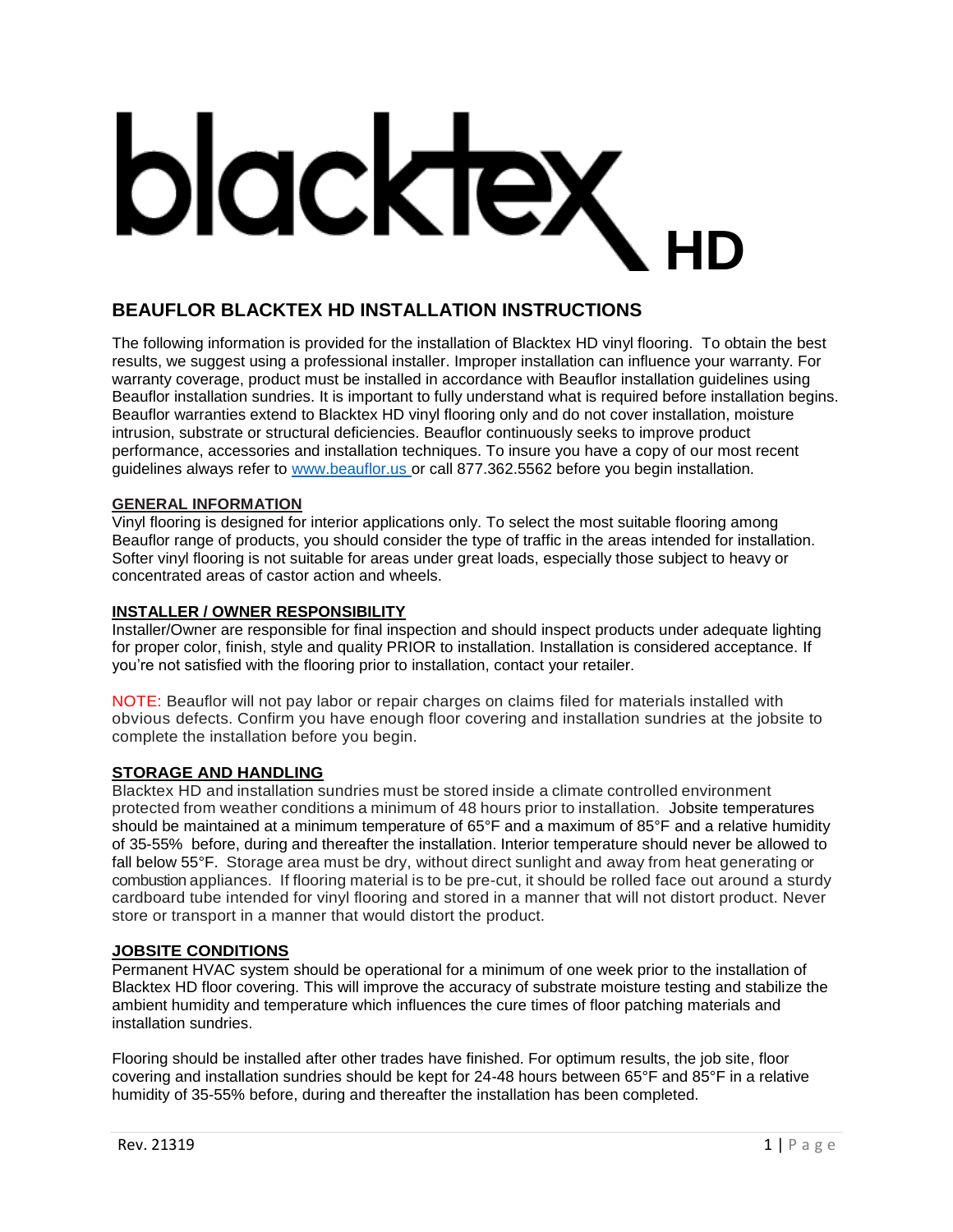# **BEFORE INSTALLATION**

Before installation, Blacktex HD should be laid flat and left for two hours at a minimum room temperature of 65°F. If it is not possible to do this then the flooring should be loosely rolled and left in the room where it is to be installed for at least 24 hours. These temperatures will allow the flooring products to be more pliable and installation sundries cure appropriately as designed.

# **GENERAL SUBFLOOR INFORMATION**

**All Substrates** The success of any floor covering installation is determined by the condition of the substrate it's being installed upon. All substrates must be dry, flat, clean, structurally sound, free of contaminates such as grease, oil, polish, or existing adhesives. All contaminates must be mechanically removed. DO NOT USE LIQUID SOLVENTS OR ADHESIVE REMOVERS OR OIL BASED SWEEPING COMPOUNDS TO CLEAN SUBFLOORS. Never install Blacktex HD over residual asphalt-type (cut back) adhesive that could migrate through to the new floor covering. Instead remove by scraping and applying Beauflor Isolate over the entire area to encapsulate adhesive residue stains or other substrate stains.

Dry - Excess moisture conditions can promote mold and mildew growth which permanently stain floor covering and compromise indoor air quality. All substrates should be tested for moisture in accordance with the substrate type. Steps must be taken to correct excess substrate moisture conditions before proceeding with installation. Refer to appropriate substrate guidelines below for moisture remediation recommendations.

Flat - Subfloor must be flat: no more than 3/16" in 10 ft. or 1/8" in 3ft.. High spots should be sanded down and low spots should be leveled using a latex based Portland cement patching compound

**Wood subfloors** must be structurally sound and free of vertical movement. Sand joints smooth and set fasteners below the surface. Damaged subfloor panels should be replaced with resilient grade substrate panels a minimum of ¼" thick. Beauflor doesn't warranty substrate floor panels. Test wood subfloors for moisture content using a pin-type moisture meter. Wood subfloors should have a moisture content of 12% or less. Wood subfloor systems should have an adequate cross ventilated crawl space with minimum 18" ground clearance and the ground surface covered with a suitable moisture vapor barrier. Do not install Blacktex HD over hardwood flooring that has been installed directly over concrete. Instead remove wood and proceed with concrete substrate instructions. **Floating installation only:** Flooring installed directly over single layer wood subfloors present a higher risk for telegraphing, fasteners, substrate stains or other contaminates. Beauflor will not assume responsibility for substrate material regardless of the underlayment used.

**OSB (underlayment grade)** OSB underlayment panels must be underlayment grade as specified and warranted by the manufacturer. Fasten and reinforce panels according to the manufacturer's instructions. Completely sand the floor with a sander so the floor is smooth and flat then apply a coat of Beauflor Substrate Primer.

**Concrete subfloors** must be clean, dry, flat and smooth. Use a cementitious Portland based patching compound to level uneven surfaces, crack and control joints. Never install over expansion joints. Test subfloor moisture vapor emissions using Anhydrous Calcium Chloride Test method ASTM F 1869. Moisture emission rates must not exceed 5 lbs./1000 sq. ft. or test method ASTM F-2170 In-Situ Relative Humidity – 75% RH or less is acceptable. To reduce excessive moisture apply a coat of Beauflor Moisture Seal 95. Do not install over soft or cushioned backed flooring.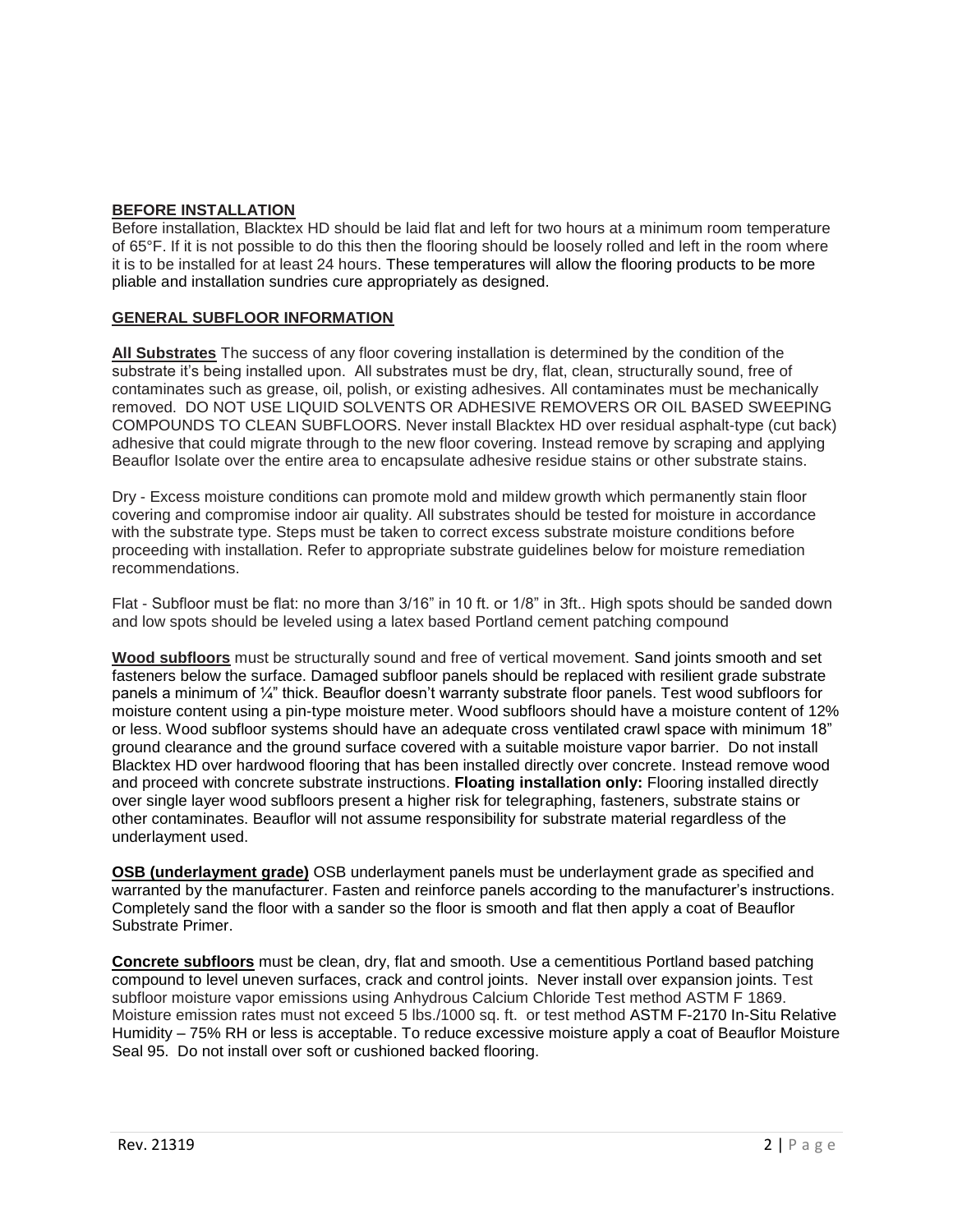**Suspended:** Concrete with a minimum of 18" of well -ventilated air space beneath it. **On Grade:** Concrete substrate in direct contact with ground at surrounding ground level. The concrete slab should be protected from moisture penetration and incorporate a proven moisture vapor barrier. **Below Grade**: Concrete substrate partially or completely in direct contact with ground at surrounding ground level. The concrete slab should be protected from moisture penetration and incorporate a proven moisture vapor barrier.

VCT – well bonded on and above grade Ceramic – well bonded with a skim coat Terrazzo – well bonded Self-leveling Patching Compounds – latex fortified Portland cement based only. Resilient floor – No more than 2 layers, well bonded, non-cushioned (residential only) Gypcrete – Seal with Beauflor Substrate Primer. Issues related to adhesive release due to cracking, crumbling or deteriorating of gypcrete are not the responsibility of Beauflor

**PH LEVELS:** pH level must be between 5 and 9.

# **BEFORE INSTALLATION**

Before installation, cushion vinyl floor covering should be laid flat and left for two hours at a minimum room temperature of 65°F. If it is not possible, the flooring should be loosely rolled and left in the room where it is to be installed for at least 24 hours. These temperatures will allow the flooring products and installation sundries to be more pliable and perform as designed.

# **INSTALLATION TOOLS**

**Sharp Utility Knife** Soft Bristled Push Broom Cold Weld Seam Sealer (Chemical) Cold Weld Seam Cleaner Beauflor Multipurpose 4N1 Adhesive Beauflor Substrate Primer Beauflor Isolate Straight Edge Premium Grade Silicone Caulk One Sided Seam Tape Tape Measure Acrylic Double Sided Tape Denatured Alcohol U Notch Trowel 1/16 x 1/32 X 1/32 3 Section 75# Roller

# **LOOSE LAY METHOD – 500 SQ. FT OR LESS - RESIDENTIAL ONLY**

**\*\***Loose lay installation method allows Blacktex HD to be installed over many substrates unsuitable for fully adhered cushion vinyl products such as lightweight concrete, OSB, particleboard and chipboard. Loose lay installation isn't suitable for areas with heavy pivot points, rolling traffic, stairs, appliances prone to vibration (washing machines) and landings. Substrate moisture and consistent ambient temperature requirements still apply. Loose lay is suitable for areas that require no more than one seam. Use Low Gloss Cold Weld Seam Sealer and one sided seam tape. For areas requiring multiple seams, Blacktex HD should be installed fully adhered. Do not install cabinetry on top of loose laid vinyl floorcoverings. Loose lay installation method should not be used if the Blacktex HD textured backing becomes creased, distorted or the room layout is complex. Perform appropriate substrate moisture test and insure ambient temperatures are within tolerance.

Remove all furnishings, appliances, shoe moldings, quarter round and transition strips. Undercut all decorative trim moldings and door jambs to leave a 1/8" relief gap to allow flooring to slip underneath.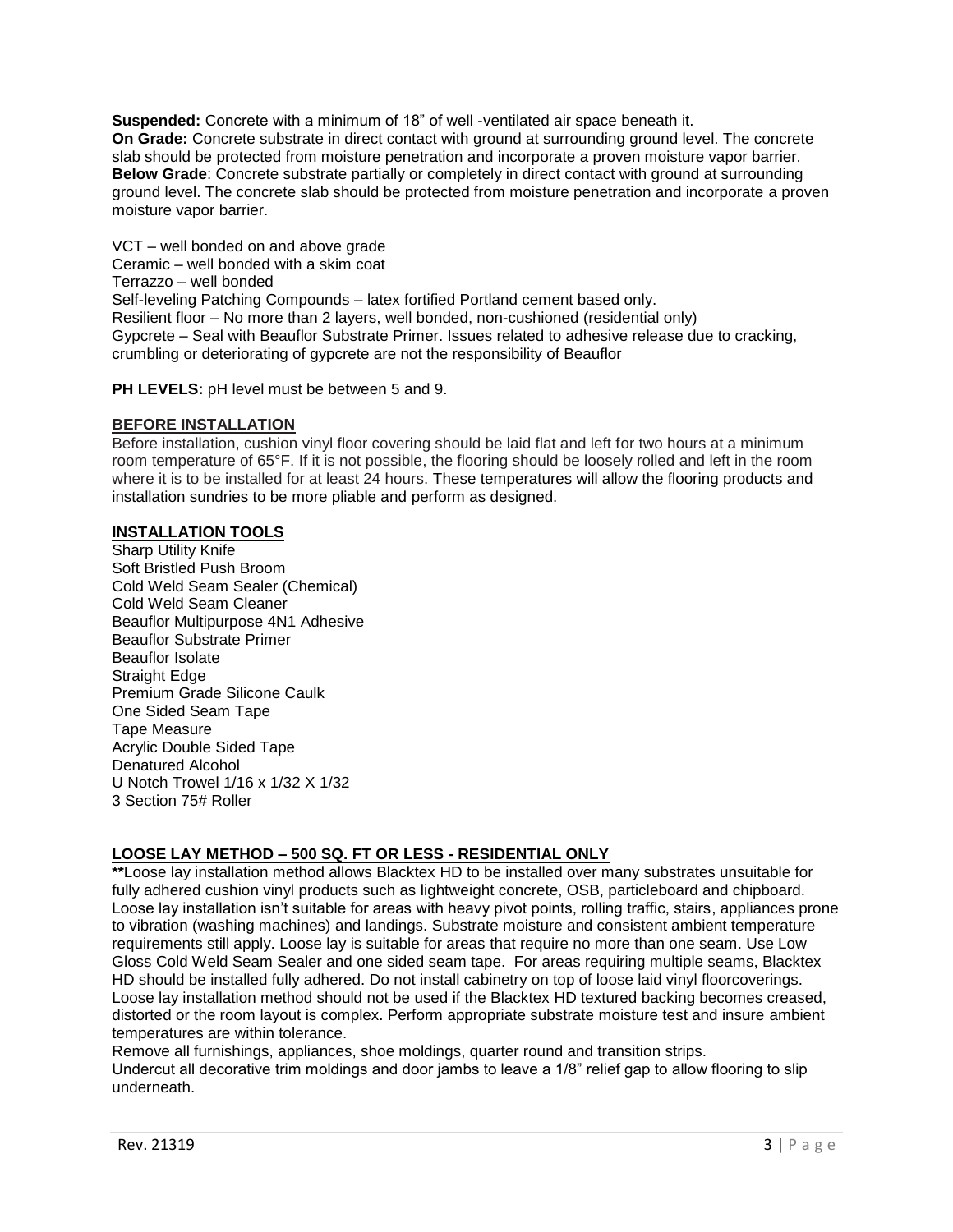Prepare substrate. Remove all foreign substances. Sweep or vacuum floor to remove all dirt, debris or contaminants.

Remove Blacktex HD from core taking care not to allow the floorcovering to wrinkle, crease or become distorted.

Position Blacktex HD to allow for best overall room design. Place seams in the least conspicuous and least traveled area in the room

Make rough cuts leaving 2"-4" excess to be trimmed later.

Apply double face tape at doorways with a transition strip and next to sliding glass doors, and apply an X of double face tape underneath appliances.

Make relief cuts at corners and projections to allow material to lay flat before final cuts are made. Allow flooring to relax and lie flat. Use a push broom to remove distortions or air pockets.

After final cuts are made, inspect all expansion gaps to insure no pinch points have been created and appropriate expansion space has been observed. A minimum 1/8" expansion gap is required around the perimeter and all vertical objects.

Apply silicone caulk next to sliding doors, patio doors, around metal door jambs, bathtubs, showers and other similar areas.

Use a minimum 3/8" quarter round or baseboard to cover expansion gap.

Transition strips, thresholds, in-floor vents and quarter round should leave a 1/8" – 3/16" gap to allow Blacktex HD to move freely during periods of expansion and contraction and eliminate pinch points. Always fasten quarter round and decorative trims to the wall and not through the floor.

**Note:** DO NOT apply double face tape around the perimeter of the installation area.

# **SEAMING**

It is important that each piece is cut from the same parent roll. This will ensure that you have true color match along the seam. To keep seam visibility to a minimum, position the seams whenever possible so that: 1) Main traffic runs parallel to instead of across the seam. 2) Light doesn't strike directly across the seam. 3) Seams are not located in areas subject to pivoting traffic. 4) In doorway openings connecting adjoining rooms, parallel seams are required. If pieces are cut from different rolls, please check with your supplier to insure rolls have the same batch number. Beauflor will not accept responsibility for color variation.

Seam cuts required in the primary part of a room should be made after the product has been rough cut and is lying flat in position but prior to final fitting. Overlap the vinyl flooring and bring the pattern into an exact match. The most accurate method of maintaining the pattern grout line/plank joint width is to make the seam cut alongside the grout line/plank joint. With sheets aligned, position the steel straight edge so it completely covers the grout line/plank joint of the top sheet. Using the straightedge as a guide, cut the length of the seam in the "shadow" of the grout line/plank joint with a utility knife. This technique will ensure that all grout lines/plank joints are of the same width. (Scribe cutting will produce the best results on the seam). Cut the seam net, not full. Do not add fullness to the cut by placing scrap under the seam. Keep the utility knife blade parallel to the straightedge, at a 90° angle to the floor covering. Fold back one side of the cut seam and remove the scrap piece. Using a pencil, mark a line on the substrate along the seam to be used as a reference for positioning the acrylic single sided tape. Install the tape centering it under the seam. Use a hand roller or clean cloth to press it against the substrate. Peel the release layer off of the tape begin to carefully reposition the two sides of the seam on top of the tape.

Carefully fold back about 8" of the vinyl along both edges. While the edges are folded back apply a small bead of a Low Gloss Cold Weld Seam Sealer to the edge of the vinyl that is on the floor. Tuck the seam edges together and wipe off excess with a clean dry cloth. If seam sealer hardens on the surface use denatured alcohol on a rag to clean up the seam. Protect the seam and allow it to dry. Do not clean or allow heavy furnishings or appliances to be moved across the seam for 24 hours. When possible use some type of hard material to roll appliances into place or lift appliance.

Note: When using a new blade for cutting seams, clean oils off of the blade with denatured alcohol to prevent contaminating the seam.